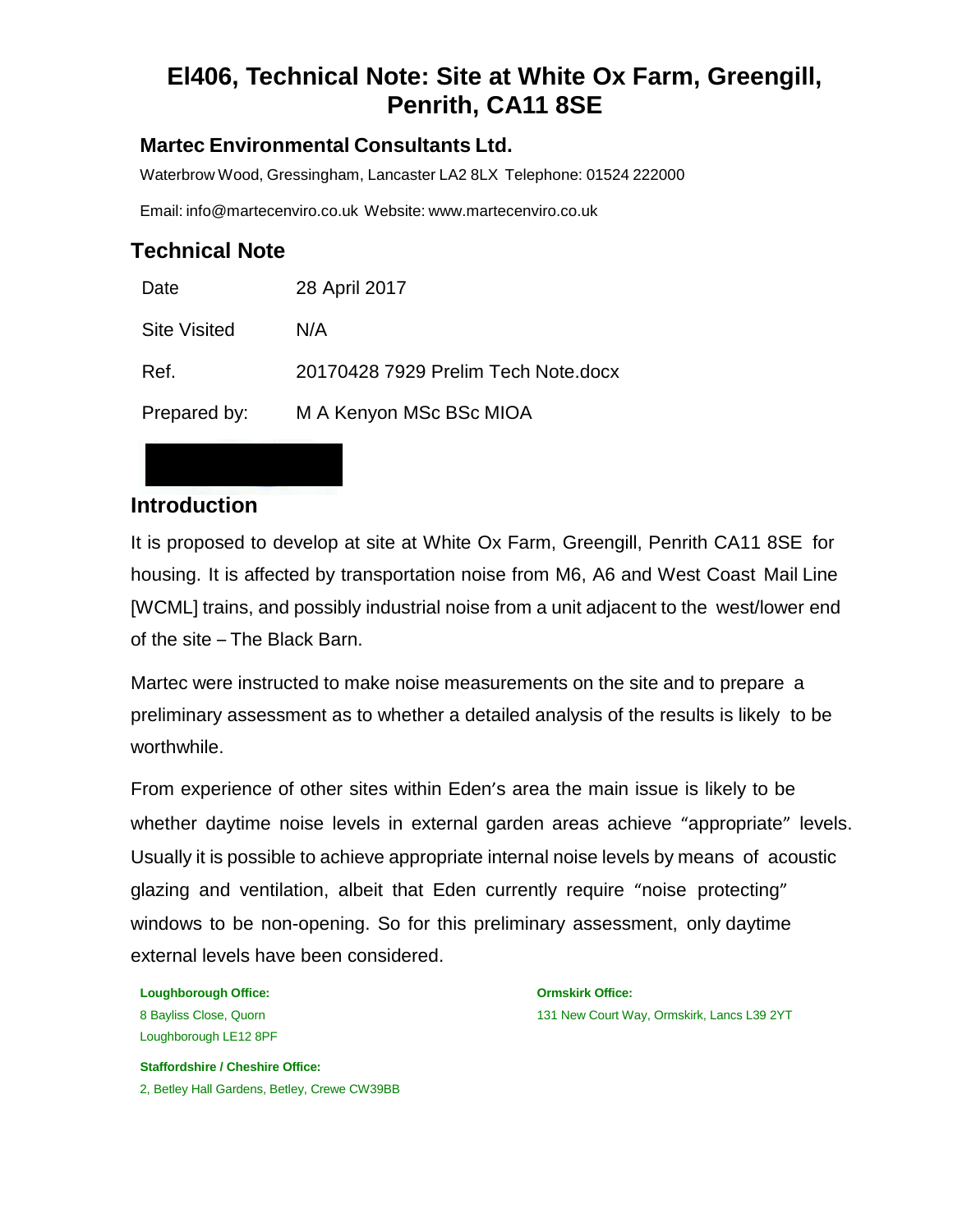### **Criteria for External Noise - Transportation**

Eden Environmental Heath wish to restrict external noise levels in garden areas to 50 LAeq,16hr or less; however, BS8233:2014 whilst endorsing the level of 50 LAeq,16hr also sets out *"an upper guideline value of 55 LAeq,16hr which would be acceptable in noisier environments."*

Methodology

The noise impact assessment for this site could be affected depending on the outcomes of the following matters,

- 1. Eden are currently determining Planning Application 14/0405 for the Raiselands site, immediately opposite the White Ox site. Here the noise in garden levels cannot universally achieve the 50 LAeq,16hr required by Eden EH Dept, but can achieve the 55 LAeq,16hr criterion set out in BS8233:2014. It is understood that despite strong objections from the environmental health department, the Raiselands site is recommended for approval, but presumably could still be refused on noise grounds.
- 2. The Professional body for Environmental Health Officers [naturally including those at Eden] and both of my own professional bodies, will be publishing a joint Professional Practice Guidance Note on the assessment of noise; the document is scheduled for launch on 22nd June. This document is likely to be authoritative. Currently it is not known where this document stands on the matter of when 55 or 50 LAeq,16hr would be appropriate for external garden areas.

In my view, we must show compliance with the 55 LAeq,16hr criterion, and ideally we would be able to show compliance with the lower 50 LAeq,16hr criterion in garden areas.

### **Criteria for External Noise – Industrial Noise**

The is a small industrial unit at the bottom end of the site [The Black Barn] which contains a light engineering workshop operated by Labquip Ltd. From a preliminary analysis of the results, noise from this facility does not appear to be a significant issue; so for now this source has not been considered further; however, in the final report it will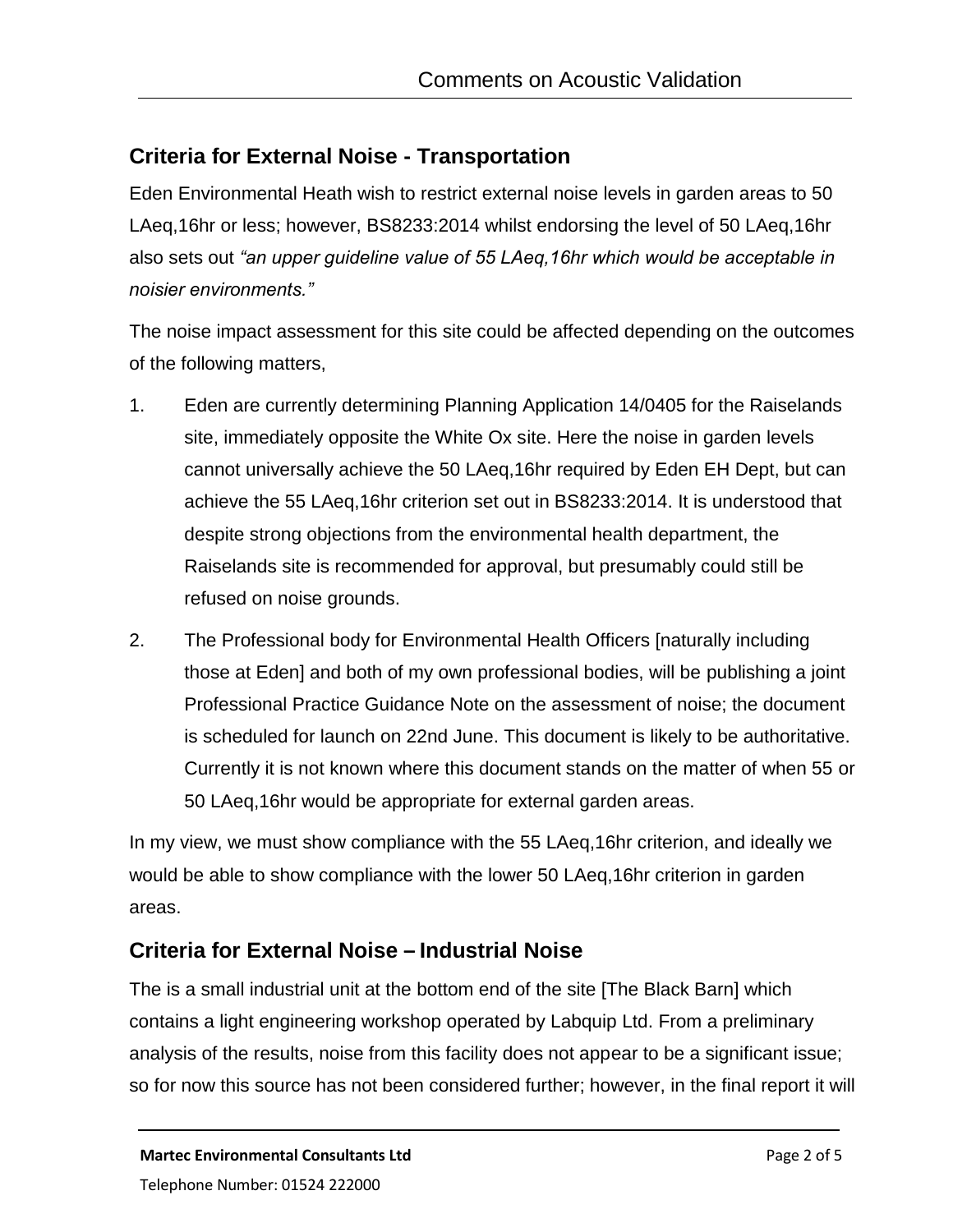methodology<br>Methodology (1999–1999) probably be necessary to perform some "what if" style calculations, and use BS4142:2014 to assess the impact.

#### **Discussion of Noise Measurements**

Measurements were made from Thursday 6<sup>th</sup> to Thursday 13<sup>th</sup> April 2017 at two locations; the lower one corresponded to the side garden of Plot 48, and the upper one to the front garden of Plot 17 of the Proposed site plan [Drawing No.10-1-012 P4].

From the reports of a nearby met station [Southwaite to the north], the weather conditions were westerly winds throughout the period, except for Saturday when winds blew from either the north or south. Westerly winds would increase M6, A6 and WCML noise levels on the site; northerly/southerly winds are broadly neutral.

The average weekday noise levels were 60 LAeq,16hr at the lower measurement position and 59 LAeq,16hr at the upper.

From an analysis of the results, the daytime measurements are likely to be dominated by road traffic noise, ie. for the White Ox site noise from WCML is not likely to be significant in comparison with the road traffic noise levels.

A simple traffic noise prediction model has been used and preliminary calculations of road traffic noise have been performed which indicate that at the lower end of the site, daytime noise levels are controlled by the M6 with some contribution from the A6; higher up the site the M6 is the dominant noise source.

The above preliminary findings accord with my observations on site.

Clearly daytime levels of 59 & 60 LAeq,16hr are too high and need to be reduced. The usual method would be to face the properties towards the noise source, build high properties with their roof ridges full width and parallel to the road and pack them as close together as possible to form a continuous barrier; such that the rear gardens are further from the roads and screened by the properties themselves.